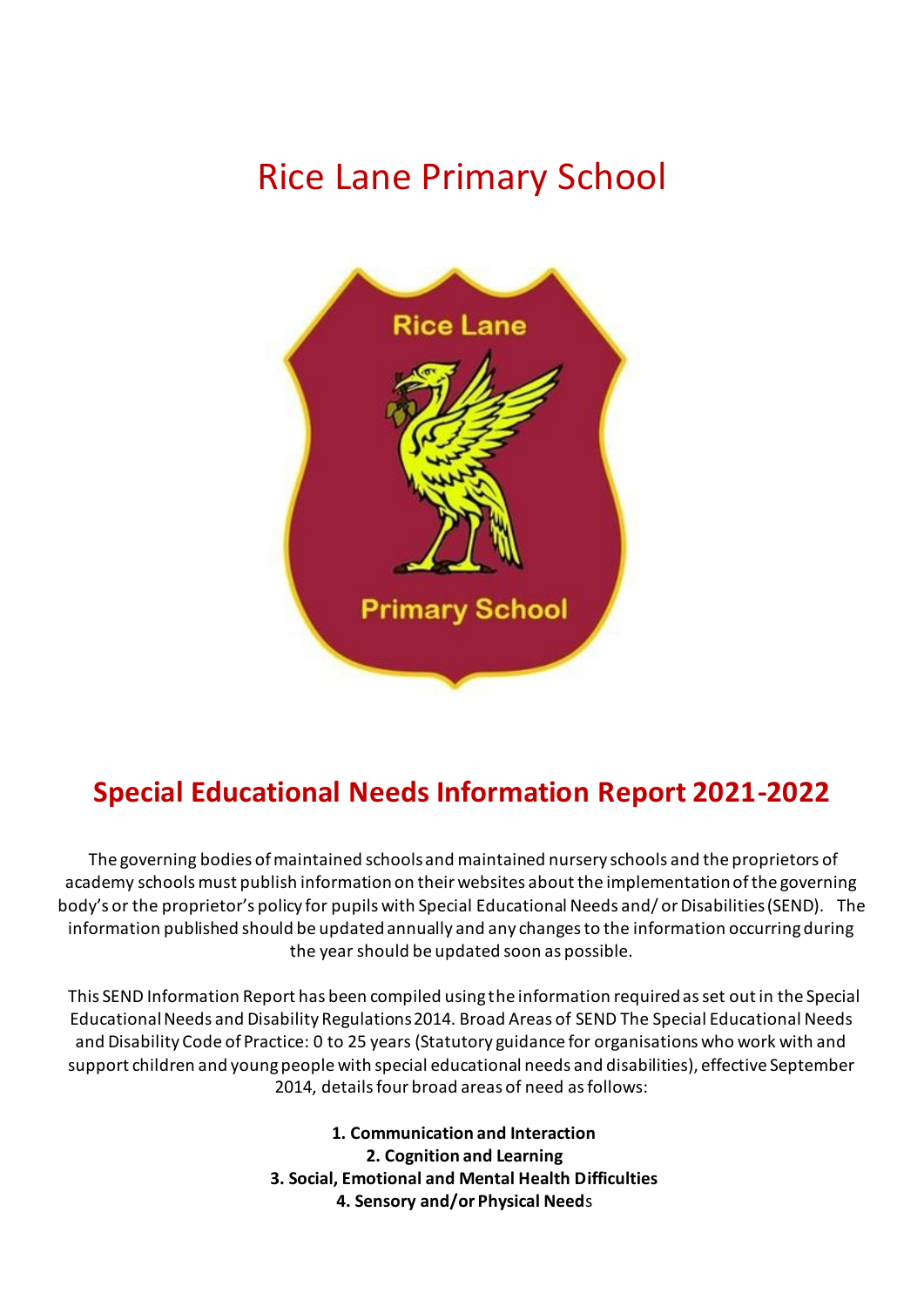## 1. Information about Rice Lane's policies for identification and assessment and provision for pupils with SEND

We recognise that some of our children have a wider range of needs than others and these can be summarised into one or more of the following categories:

- 1. Cognition and Learning
- 2. Communication and Interaction
- 3. Social, Emotional and Mental Health Difficulties
- 4. Sensory and Physical Needs

All of our pupils' needs are considered on an individual basis and, following professional advice, additional support, equipment and staff may be deployed. Our staff members have a wide range of skills that they bring to our teaching team. All staff members use these skills to support the identification of pupils with SEND. Information from a variety of agencies is also used to identify children with SEND including: family, health professionals and social care teams.

As a school, we actively sought advice from many outside bodies. These include, but are not limited to: Liverpool's educational psychologist, school nurse, family support workers, special educational needs advisory and assessment team and speech and language therapists. The advice we receive is then followed in order to support the provision of children with SEND.

Pupils may be identified as having SEND if their development, in one or more of the four SEND categories, is:

- Noticeably different when compared to their peers who started from the same baseline.
- Significantly slower than their peers.
- Creating a gap between them and their peers.
- Requiring them to have additional support.

Provision is planned and delivered by all teaching staff. Where appropriate, teachers will seek support from teaching assistants, SENDCo and specialist teachers/agencies. All pupils' progress is monitored and tracked. This happens through the use of observations, formative and summative assessments, personalised support plans and regular review meetings with parents/carers. This information is then used to identify whether further support is needed from the SENDCo and then outside agencies. In exceptional cases, children may receive an individual Education, Health and Care Plan.

Interventions are implemented and reviewed by teaching staff (then passed onto the SENDCo) on a half-termly basis to ensure they are allowing SEND children to progress.

Class teachers continually assess all children's learning against national expectations and age-related expectations. Progress is tracked and information regarding where children have progressed (and where they have not) is recorded. This informs whether extra support is required.

As a school, we track children's progress from Nursery to Year 6 using a range of formative and summative assessments including observations and NFER tests. Children who are not progressing with the rest of their cohort are identified.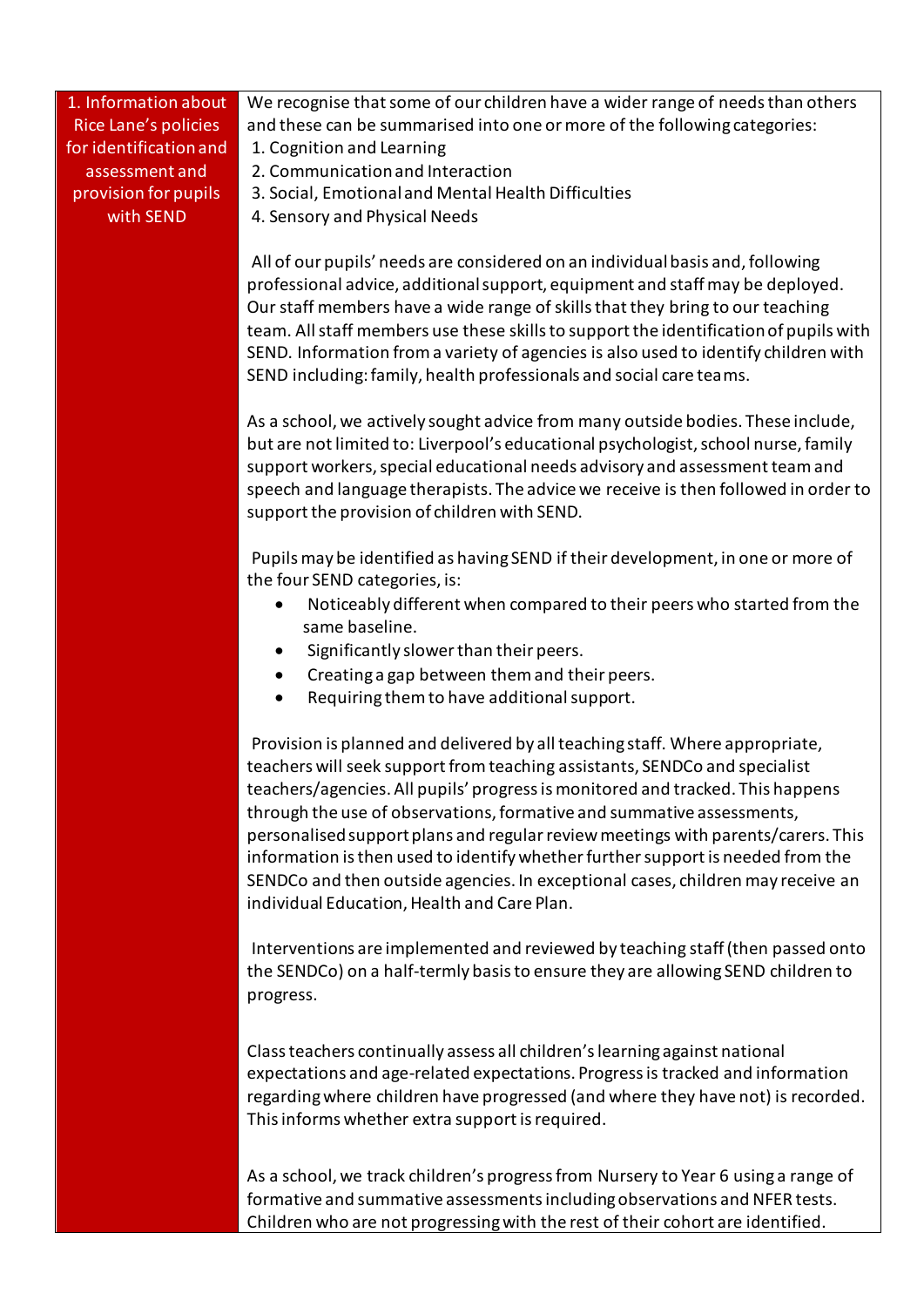|                                                                                                                      | Teachers then discuss individual children with the SENDCo and next steps are put<br>into place. This could include:<br>A personalised support plan<br>$\bullet$<br>Intervention groups<br>$\bullet$<br>Assessments from outside agencies<br>$\bullet$<br>Consultation with the local authority's Educational Psychologist<br>$\bullet$<br>Request for an Educational, Health and Care Plan<br>$\bullet$                                                                                                                                                                                |
|----------------------------------------------------------------------------------------------------------------------|----------------------------------------------------------------------------------------------------------------------------------------------------------------------------------------------------------------------------------------------------------------------------------------------------------------------------------------------------------------------------------------------------------------------------------------------------------------------------------------------------------------------------------------------------------------------------------------|
| 2. The school's                                                                                                      | We believe that inclusive education means supporting all pupils to learn,                                                                                                                                                                                                                                                                                                                                                                                                                                                                                                              |
| approach to teaching<br>pupil's with SEND:                                                                           | contribute and participate in all aspects of school life alongside their peers. Our<br>curriculum includes, not only the formal requirements of the National Curriculum,<br>but also a range of additional opportunities to enrich the experiences of our                                                                                                                                                                                                                                                                                                                              |
| * How adaptations                                                                                                    | children., Our curriculum also includes social aspects that are essential for life-                                                                                                                                                                                                                                                                                                                                                                                                                                                                                                    |
| are made to the                                                                                                      | long learning, personal growth and development of independence.                                                                                                                                                                                                                                                                                                                                                                                                                                                                                                                        |
| curriculum and the<br>learning environment<br>of pupils with SEND                                                    | Through quality first teaching we adapt the curriculum and learning environment<br>for pupils with SEN:                                                                                                                                                                                                                                                                                                                                                                                                                                                                                |
| * Support that is<br>available for<br>improving the social,<br>emotional and<br>mental health of<br>pupils with SEND | Use a range of teaching and learning styles<br>$\bullet$<br>Differentiated learning materials<br>$\bullet$<br>Scaffolding<br>$\bullet$<br>Access to ICT<br>$\bullet$<br>Additional in class support<br>$\bullet$<br>Additional out of class support<br>$\bullet$<br>Enrichment and enjoyment opportunities to stimulate and motivate<br>$\bullet$<br>learning<br>Flexible groupings<br>$\bullet$<br>Ensure all pupils have access to the school curriculum and all school<br>$\bullet$<br>activities<br>Some children may need support in addition to quality first teaching through a |
|                                                                                                                      | carefully planned intervention:<br>English:                                                                                                                                                                                                                                                                                                                                                                                                                                                                                                                                            |
|                                                                                                                      | Small group support in class through guided reading/writing<br>$\bullet$<br>Individual daily reading to teaching assistant/class teacher<br>$\bullet$<br>Withdrawal into target groups for intervention programmes aimed at<br>$\bullet$<br>developing reading/writing skills<br>Phonics based reading scheme<br>Booster classes for Year 6 children<br><b>Precision Teaching</b><br>$\bullet$<br>Write from the Start<br>Toe by Toe<br>Beat Dyslexia<br>Nessy programme<br>Pre teaching<br>Mathematics:                                                                               |

• Small group support in class through guided teaching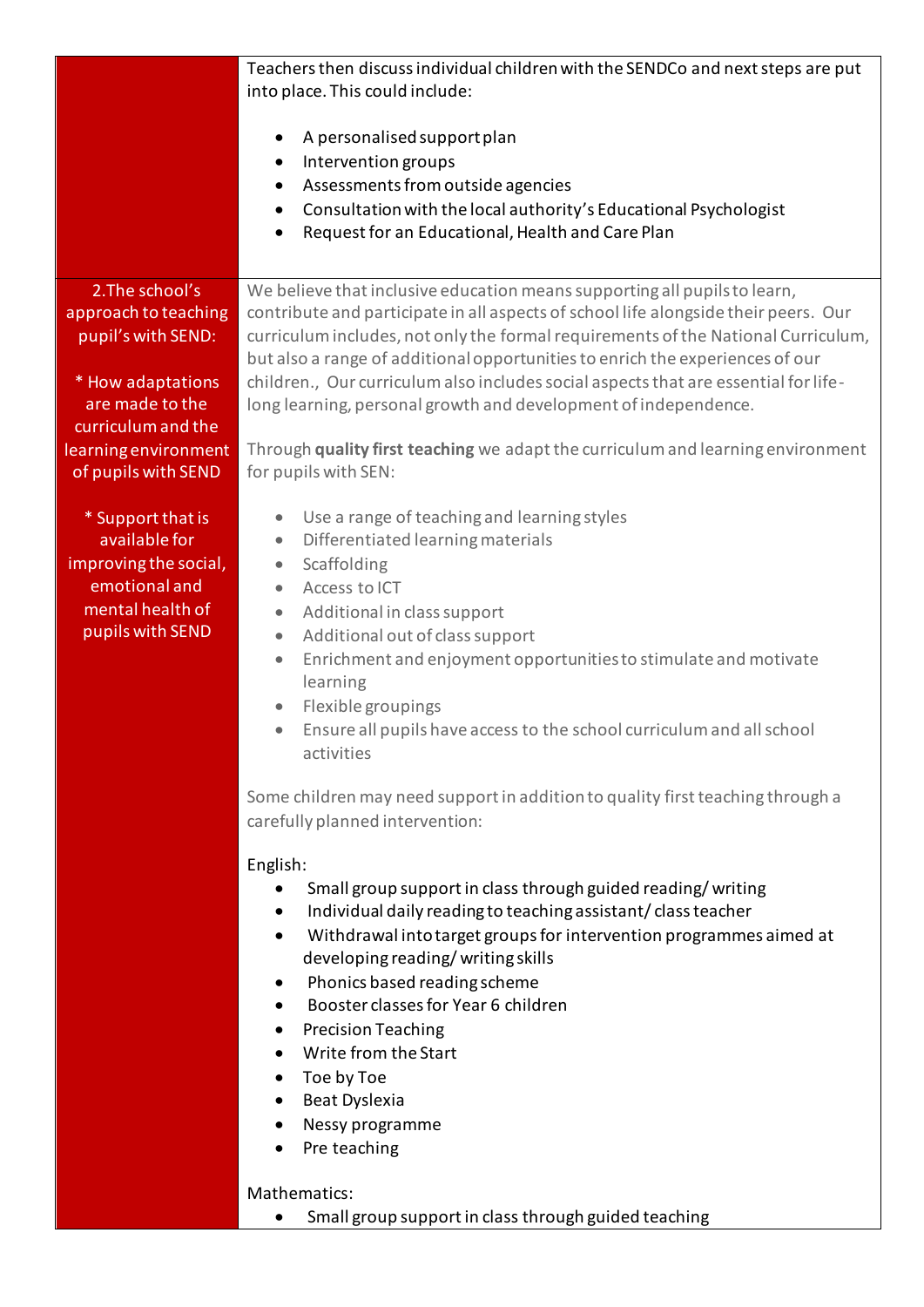|                                                              | Withdrawal in a small group for 'catch-up' maths activities $\neg$ Withdrawal<br>$\bullet$<br>by teaching assistant (or class teacher) for 1:1 support<br>Withdrawal into target groups for intervention programmes aimed at<br>$\bullet$<br>developing numeracy skills<br>Pre teaching<br>$\bullet$<br>Precision teaching                                                                                                                                                                                                                                                                                                                                                                                                                                                                                                        |
|--------------------------------------------------------------|-----------------------------------------------------------------------------------------------------------------------------------------------------------------------------------------------------------------------------------------------------------------------------------------------------------------------------------------------------------------------------------------------------------------------------------------------------------------------------------------------------------------------------------------------------------------------------------------------------------------------------------------------------------------------------------------------------------------------------------------------------------------------------------------------------------------------------------|
|                                                              | Foundation subjects:<br>Small group-work within class (through guided teaching)<br>Withdrawal by a teaching assistant for 1:1 support                                                                                                                                                                                                                                                                                                                                                                                                                                                                                                                                                                                                                                                                                             |
|                                                              | Social, Emotional and Mental Health<br>"Trailblazer" programme<br>٠<br>Educational Mental Health Practitioner linked to school<br>$\bullet$<br>Children can be referred internally to the Learning Mentors<br>$\bullet$<br>Children can be referred to external agencies such as CAMHS or Seedlings<br>$\bullet$<br>Brighter Horizons4U, bereavement counsellor in school each week<br>Elsa programme pilot school<br>Jigsaw                                                                                                                                                                                                                                                                                                                                                                                                      |
|                                                              | Communication and Interaction<br>We run various interventions such as Time to Talk, Socially Speaking and<br>٠<br>Lego Therapy<br>Children in Nursery and Reception take part in the NELI intervention and<br>$\bullet$<br>Nursery have support from Chatterbugs<br>Throughout school use social stories and comic strip conversations<br>$\bullet$<br>Speech therapist employed by school or child may be referred to NHS SALT<br>$\bullet$<br>Specialist outreach teacher from OSSME supports children in school once a<br>$\bullet$<br>week and also supports families<br>Sensory and Physical<br>Sensory Service into school to support children<br>Adaptations made to support children with a Visual Impairment, Hearing<br>Impairment or physical disability<br>Personalised programmes set by Occupational Therapists and |
|                                                              | Physiotherapists followed                                                                                                                                                                                                                                                                                                                                                                                                                                                                                                                                                                                                                                                                                                                                                                                                         |
| 3 The school's<br>approach to teaching<br>pupil's with SEND: | Class teachers are responsible for:<br>Evaluating the effectiveness of the provision made for pupils with SEND<br>Arrangements for assessing and reviewing pupil's progress towards<br>٠<br>outcomes, including opportunities to work with parents and pupils as part<br>of this assessment and review<br>Quality First Teaching - to plan and deliver lessons that meet all needs in<br>$\bullet$<br>their class<br>Overseeing planning and working with each child with SEND in their class,<br>ensuring that progress is being made<br>Regular conversations with their teaching assistant to assess the<br>effectiveness of interventions that are in place<br>Liaising with parents and carers about the provision of their child                                                                                            |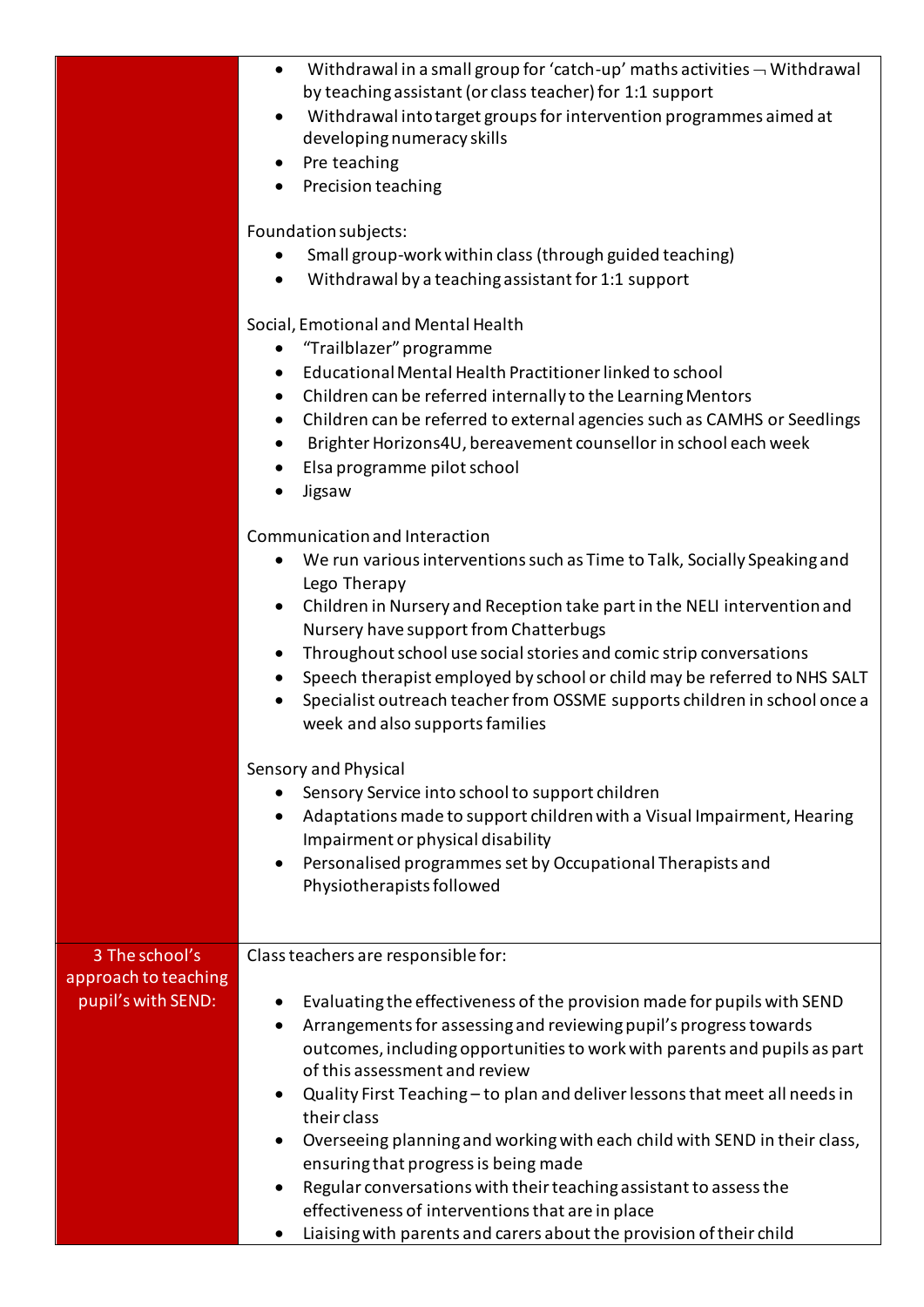|                                                                                                                        | Creating and following Pupil Profiles which are shared with parents and<br>carers<br>Ensuring classroom staff members and visitors to the classroom are aware<br>of provisions in place and children's individual needs                                                                                                                                                                                                                                                                                                                                                                                                                                                                                                                                                                                                                                                                                                                                                                    |
|------------------------------------------------------------------------------------------------------------------------|--------------------------------------------------------------------------------------------------------------------------------------------------------------------------------------------------------------------------------------------------------------------------------------------------------------------------------------------------------------------------------------------------------------------------------------------------------------------------------------------------------------------------------------------------------------------------------------------------------------------------------------------------------------------------------------------------------------------------------------------------------------------------------------------------------------------------------------------------------------------------------------------------------------------------------------------------------------------------------------------|
|                                                                                                                        | Supporting the planning and delivery of interventions<br>$\bullet$<br>Ensuring adults in their classroom are following the school's SEND policy                                                                                                                                                                                                                                                                                                                                                                                                                                                                                                                                                                                                                                                                                                                                                                                                                                            |
| 4. Contact<br><b>Information Name of</b><br>SENDCo:<br><b>Name of SEND</b><br><b>Governor: Contact</b><br>information: | Miss Lesley Pearce<br>Mrs E Baxter<br>L.pearce@ricelane.liverpool.sch.uk / 525 9776                                                                                                                                                                                                                                                                                                                                                                                                                                                                                                                                                                                                                                                                                                                                                                                                                                                                                                        |
| 5. Information about<br>the expertise and<br>training of staff in<br>relation to children<br>with SEND.                | Miss Lesley Pearce - Qualified Teacher and SEN Coordinator<br>All teachers at Rice Lane Primary school have gained a suitable teaching<br>qualification, most at degree level. Our teaching assistants have all gained<br>teaching assistant qualifications.                                                                                                                                                                                                                                                                                                                                                                                                                                                                                                                                                                                                                                                                                                                               |
|                                                                                                                        | 1:1 support assistants are qualified to at least TA level<br>Teacher and teaching assistants receive regular training. This academic year staff<br>have been involved in:<br>Safeguarding children<br><b>Mental Health</b><br>ASC by OSSME<br>٠                                                                                                                                                                                                                                                                                                                                                                                                                                                                                                                                                                                                                                                                                                                                            |
|                                                                                                                        | Specialist expertise for children requiring additional SEND support is secured<br>through the SENCO who uses local authority recognized agencies. The amount of<br>input from these agencies can differ through the year depending on the needs of<br>the pupils.                                                                                                                                                                                                                                                                                                                                                                                                                                                                                                                                                                                                                                                                                                                          |
| 6. Information about<br>how equipment and<br>facilities support<br>children with SEND.                                 | When a pupil has been identified with SEND, their work will be differentiated<br>by their class teacher to enable them to access the curriculum more easily.<br>Teaching assistants will be allocated to work with a pupil on a 1:1 basis or<br>with a small group.                                                                                                                                                                                                                                                                                                                                                                                                                                                                                                                                                                                                                                                                                                                        |
|                                                                                                                        | The children on the SEND register on Wave 1 will receive quality first<br>teaching and a one page profile. Children on the SEND register on Wave 2<br>and 3 will have this support plus a Personalised Support Plan with SMART<br>targets. Personalised Support Plans are written by a child's class teacher in<br>great detail relating to a child's background, their needs current<br>attainment levels and SMART Targets. Some Personalised Support Plans will<br>be supported by the SENDCo and may include relevant information from<br>outside agencies (Wave 3). These are used to inform the planning and<br>delivery of whole class and small group lessons (including interventions).<br>Each child's Personalised Support Plan will be reviewed termly, and new<br>SMART targets will be set. This will be monitored by class teachers and<br>SENDCo and will be shared with parents/carers.<br>For pupils with a medical condition, an Individual Health Care Plan (IHCP) may |
|                                                                                                                        | be written with SENDCo and parents/carers to guide staff on how to manage<br>certain needs. Some children, with more complex needs, may have external                                                                                                                                                                                                                                                                                                                                                                                                                                                                                                                                                                                                                                                                                                                                                                                                                                      |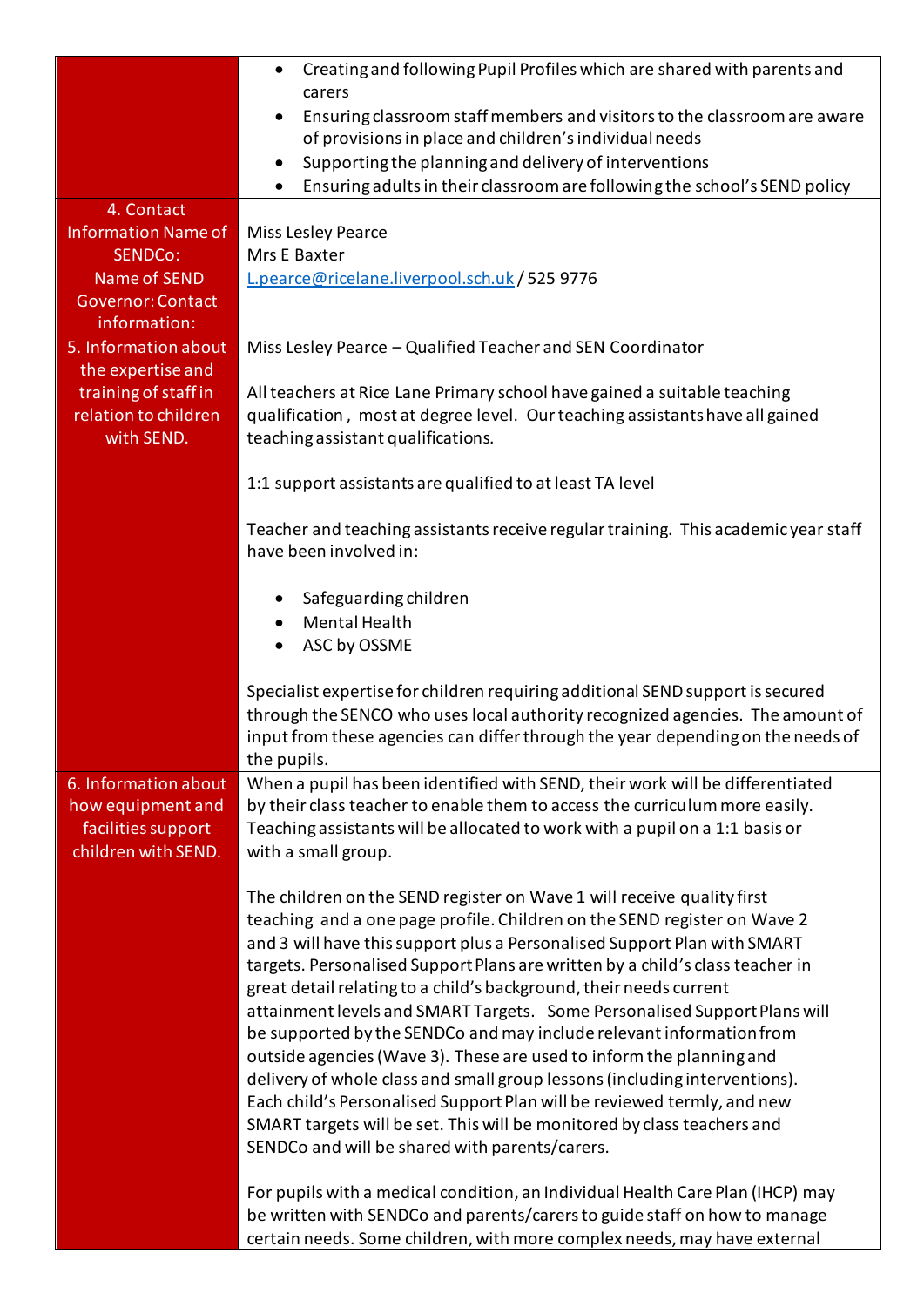|                                                                                                                                                                                                | agencies present to meet about their IHCP. If additional equipment is needed<br>to support a child within school, this would be addressed at these meetings.                                                                                                                                                                                                                                                                                                                                                                                                                                            |
|------------------------------------------------------------------------------------------------------------------------------------------------------------------------------------------------|---------------------------------------------------------------------------------------------------------------------------------------------------------------------------------------------------------------------------------------------------------------------------------------------------------------------------------------------------------------------------------------------------------------------------------------------------------------------------------------------------------------------------------------------------------------------------------------------------------|
|                                                                                                                                                                                                | If a child's needs go beyond the school's expertise, advice will be sought from<br>Liverpool City Council. This may include additional funding or an Educational,<br>Health and Care Plan (EHCP).                                                                                                                                                                                                                                                                                                                                                                                                       |
|                                                                                                                                                                                                | If a pupil obtains additional funding, they will continue to be educated at Rice<br>Lane Primary School where appropriate. If an EHCP is given, Liverpool City<br>Council would look at their facilities within the borough and decide on the<br>most appropriate school to support the child - this may be at Rice Lane<br>Primary School or at a specialist school.                                                                                                                                                                                                                                   |
| 7. The arrangements<br>for consulting<br>parents of children<br>with SEND and<br>involving such<br>parents in the<br>education of their                                                        | As a school, we offer regular opportunities for parents to come into school, these<br>include:<br><b>Celebration assemblies</b><br>Coffee mornings<br>Parent evenings<br>$\bullet$<br>In line with any Covid restrictions                                                                                                                                                                                                                                                                                                                                                                               |
| child.                                                                                                                                                                                         | Where possible, in line with Covid restrictions, we also have a range of facilities<br>and resources open to parents<br>Opportunities for parents to learn how to support their child's learning -<br>maths and English workshops, Seesaw<br>We work closely with the local children's centre who do internal and<br>$\bullet$<br>external work with children and parents<br>Rice Lane will signpost appropriate groups and organisations that are<br>$\bullet$<br>relevant<br>Rice Lane Primary school works closely with the Early Help Team (at<br>$\bullet$<br>present part of an Early Help Pilot) |
| 8. The arrangements<br>for consulting<br>children with SEND<br>and involving them in<br>their education.                                                                                       | Pupils with SEND are prompted to comment on their Personalised Support Plan,<br>advise teaching staff on how best to support them and discuss their opinions of<br>different interventions. All children are listened to and staff endeavour to respond<br>to their needs.                                                                                                                                                                                                                                                                                                                              |
| 9. Any arrangements<br>made by the<br>governing body<br>relating to the<br>treatment of<br>complaints from<br>parents of pupils with<br>SEND concerning the<br>provision made at<br>the school | Should you need to make a complaint about your child's provision, contact the<br>SENDCo via the school office.<br>If the complaint is about the SENDCo, you can contact the Headteacher through<br>the school office.                                                                                                                                                                                                                                                                                                                                                                                   |
| 10. How the<br>governing body<br>involves other<br>bodies, including<br>health and social                                                                                                      | The relevant referrals are made through SENDCo                                                                                                                                                                                                                                                                                                                                                                                                                                                                                                                                                          |